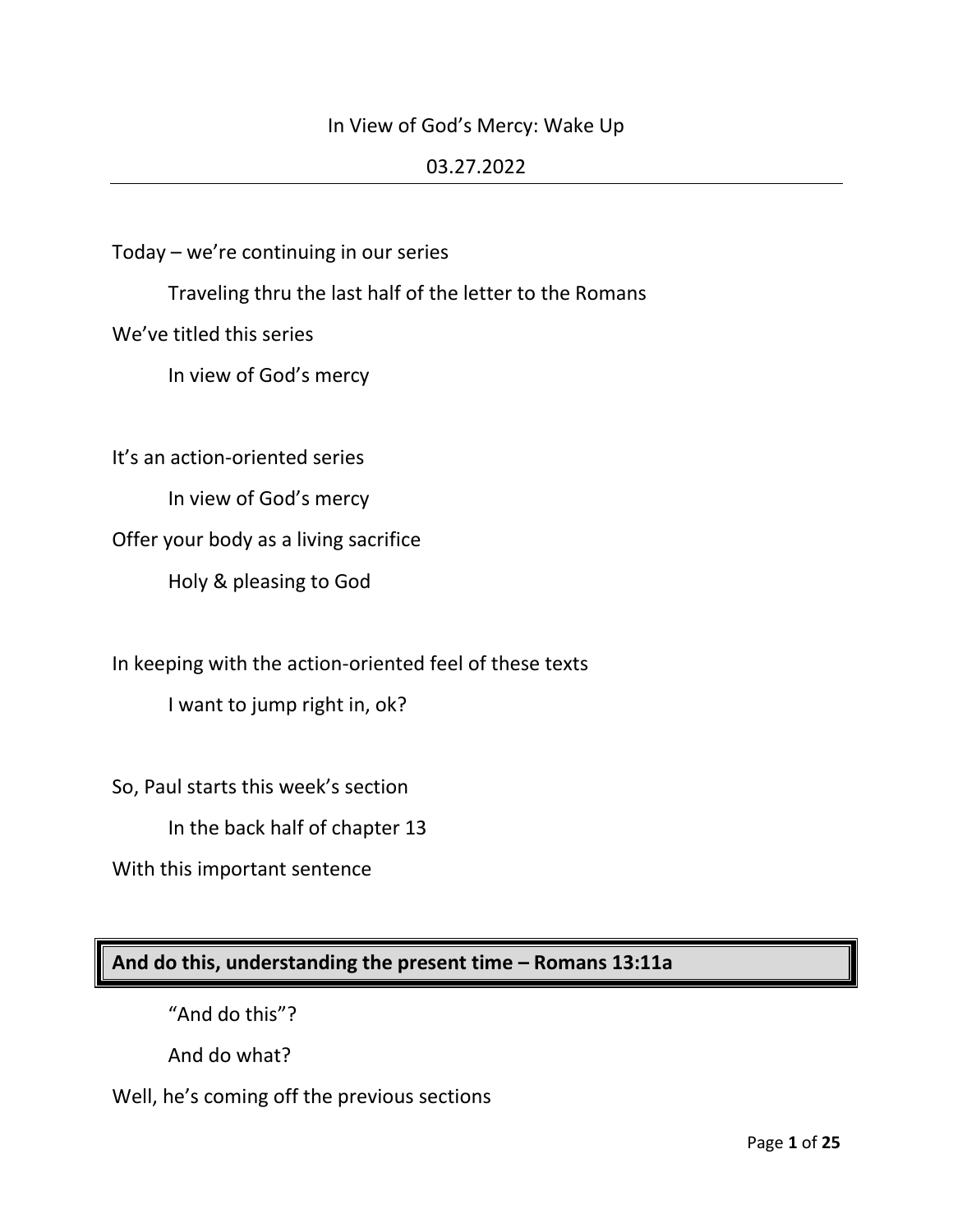We've covered them over this last month

He challenged us to:

**Live humbly**

Barry preached that message

**Bless others**

Keith taught that week

**Submit to leaders**

And Rob handled that section last week

So, he's saying – do these things – understanding the present time

So, Paul is telling the Roman church

Live humbly

Bless others

Submit to leaders

Why?

Because we understand the present time

(We) do this, understanding the present time – Romans 13:11a

What's he talking about?

He tells us in the very next verse:

**And do this, understanding the present time: The hour has already come for you to wake up from your slumber, because our salvation is nearer now than when**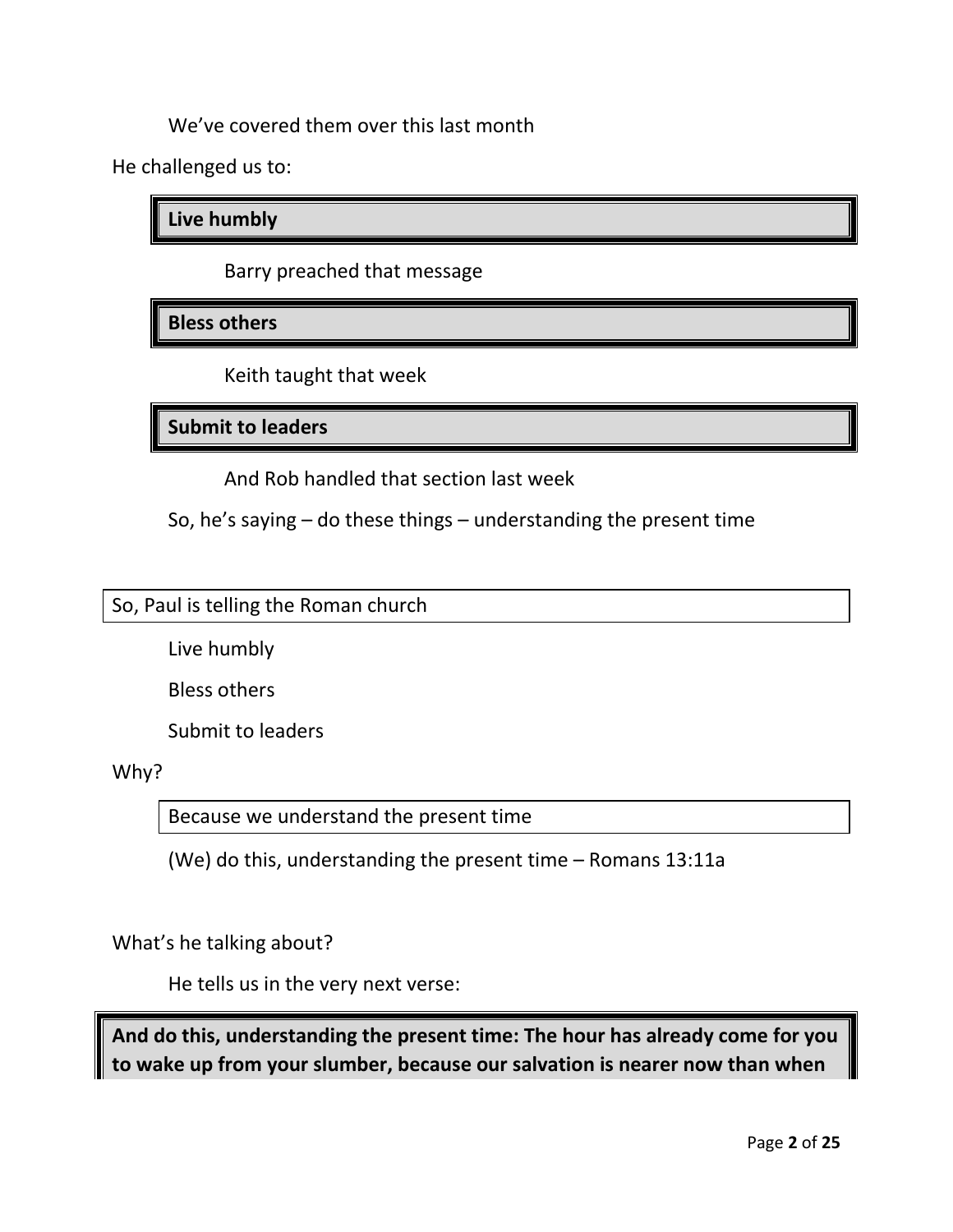**we first believed. The night is nearly over; the day is almost here. – Romans 13:11-12a**

Let me give us some context:

Paul wrote to the Roman church in 54 AD

5 years earlier

In 49 AD

The Roman Emperor Claudius had kicked all of the Jewish Christians out of Rome

The Bible describes this:

**Acts 18:1-2a - After this, Paul left Athens and went to Corinth. There he met a Jew named Aquila, a native of Pontus, who had recently come from Italy with his wife Priscilla, because Claudius had ordered all Jews to leave Rome.**

Also in Hebrews:

**Hebrews 10:32-35 - Remember those earlier days after you had received the light, when you endured in a great conflict full of suffering. Sometimes you were publicly exposed to insult and persecution; at other times you stood side by side with those who were so treated.** 

**You suffered along with those in prison and joyfully accepted the confiscation of your property, because you knew that you yourselves had better and lasting possessions. So do not throw away your confidence; it will be richly rewarded.**

Let's pause a second

Let's get our 1<sup>st</sup> century Christian lens on for a second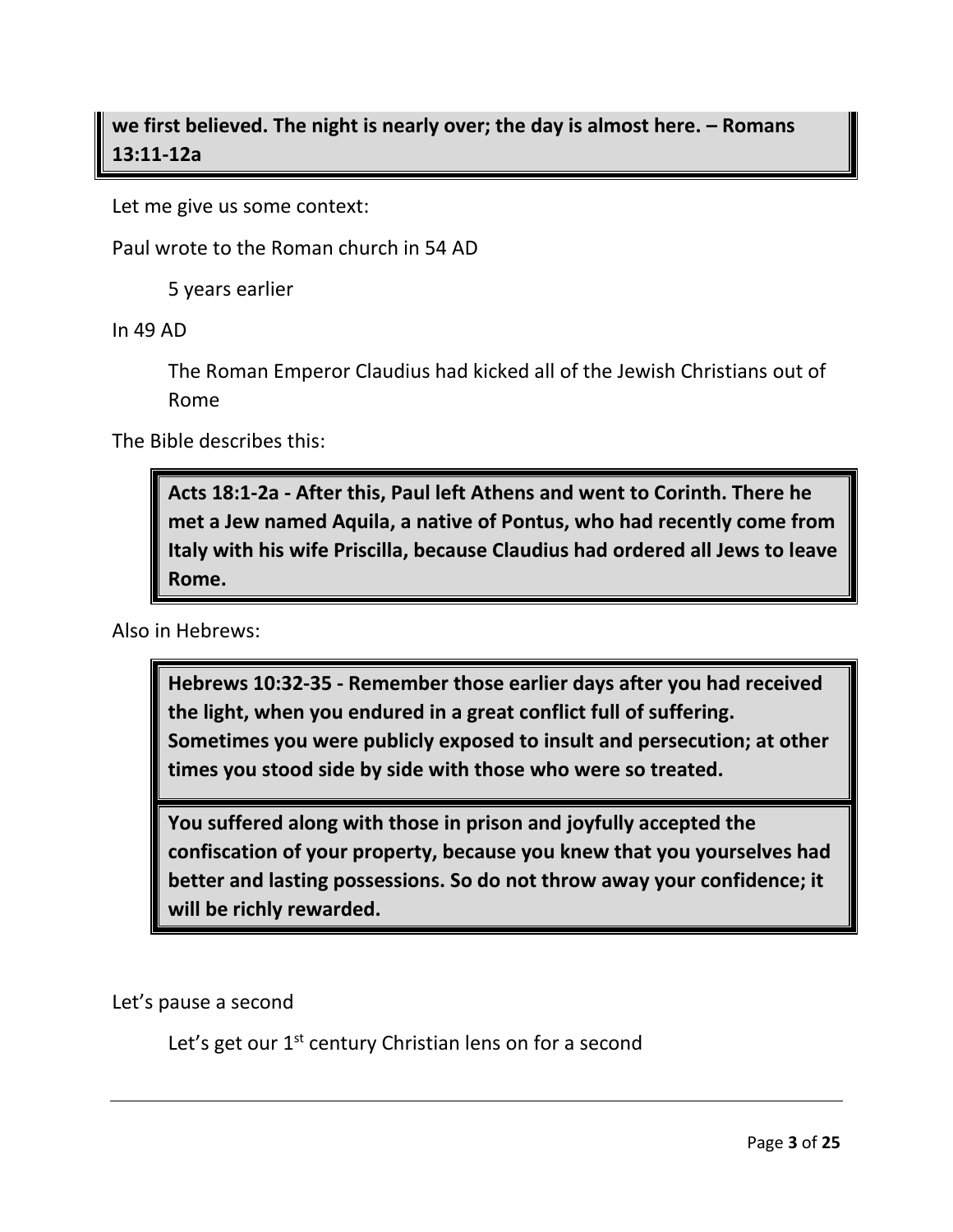#### It's 54 AD

Jesus was crucified a little over 20 years earlier

So, for us – today – let's picture 9-11

For us – time wise – it would be like if Jesus was crucified on 9-11

It didn't happen yesterday

But the memories are still fresh

After Jesus was crucified

He rose again

He appeared to several of the apostles

Paul met Him on the road to Damascus

And went from being a persecutor of the church

To one of its most outspoken leaders

To stick with the 9-11 theme

Picture Saddam Hussein converting to Christianity a couple months after 9- 11

Before he was captured

And then becoming an outspoken Christian leader

Can you imagine Saddam Hussein trying to lead the church?

We'd be skeptical

Just like they were with Paul

And there were lots of people alive

Who had seen Jesus resurrected

Look what Paul wrote to the church in Corinth: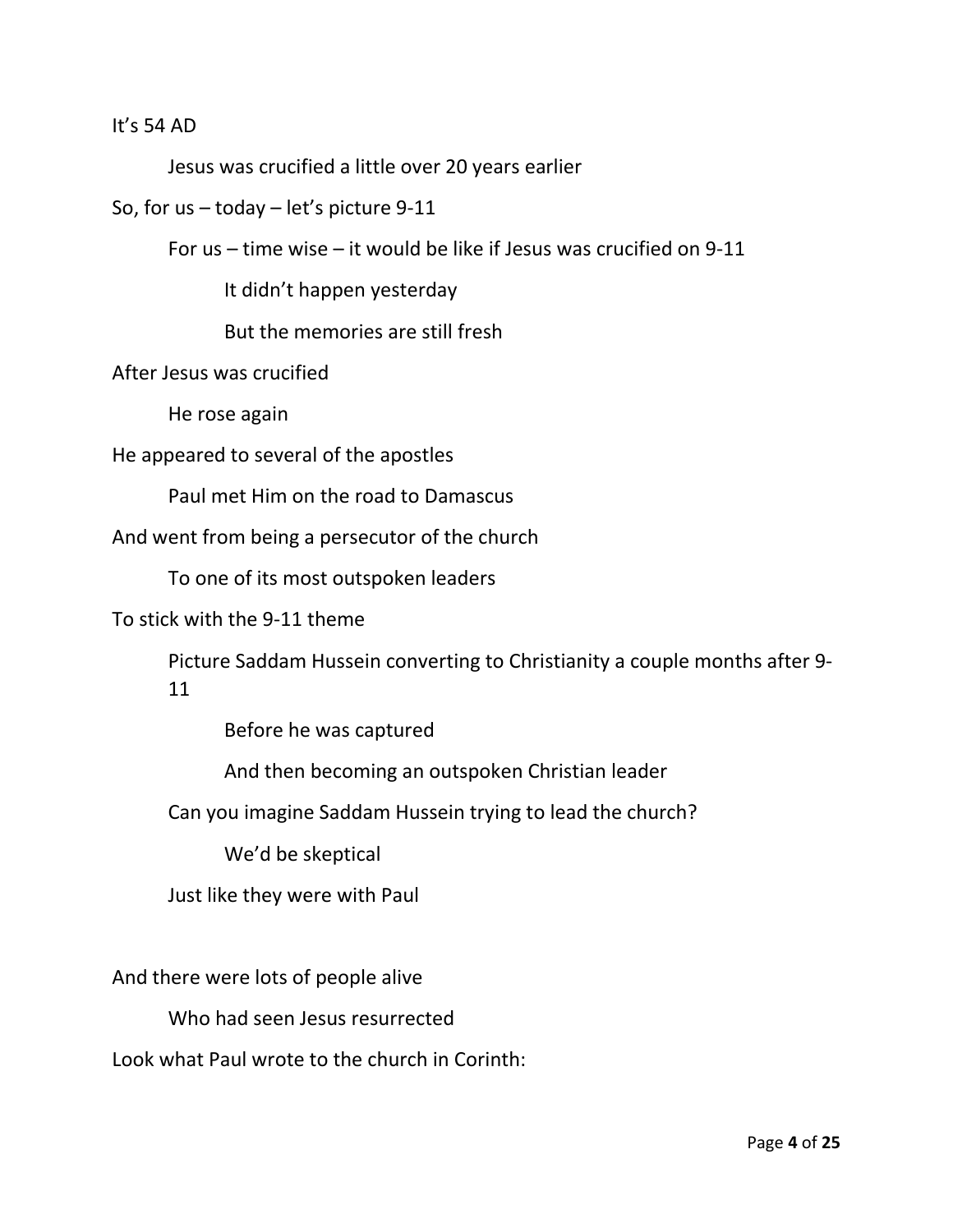**For what I received I passed on to you as of first importance: that Christ died for our sins according to the Scriptures, that He was buried, that He was raised on the third day according to the Scriptures, and that He appeared to Cephas, and then to the Twelve.** 

**After that,** *He appeared to more than five hundred of the brothers and sisters at the same time, most of whom are still living, though some have fallen asleep.* **Then He appeared to James, then to all the apostles, and last of all He appeared to me also, as to one abnormally born. – 1 Corinthians 15:3-8**

Let's say you've met a guy

Who was in that crowd of people

That saw Jesus alive

So, 20 years ago

Right around 9-11

Right before Saddam Hussein became a Christian

Persecution broke out in Jerusalem

And the church was scattered

Paul became a Christian

And then a leader

The Gospel comes to Rome

And one of those witnesses

Who had seen a resurrected Jesus

Was traveling to Rome for business

And he tells *you* about Jesus

And your life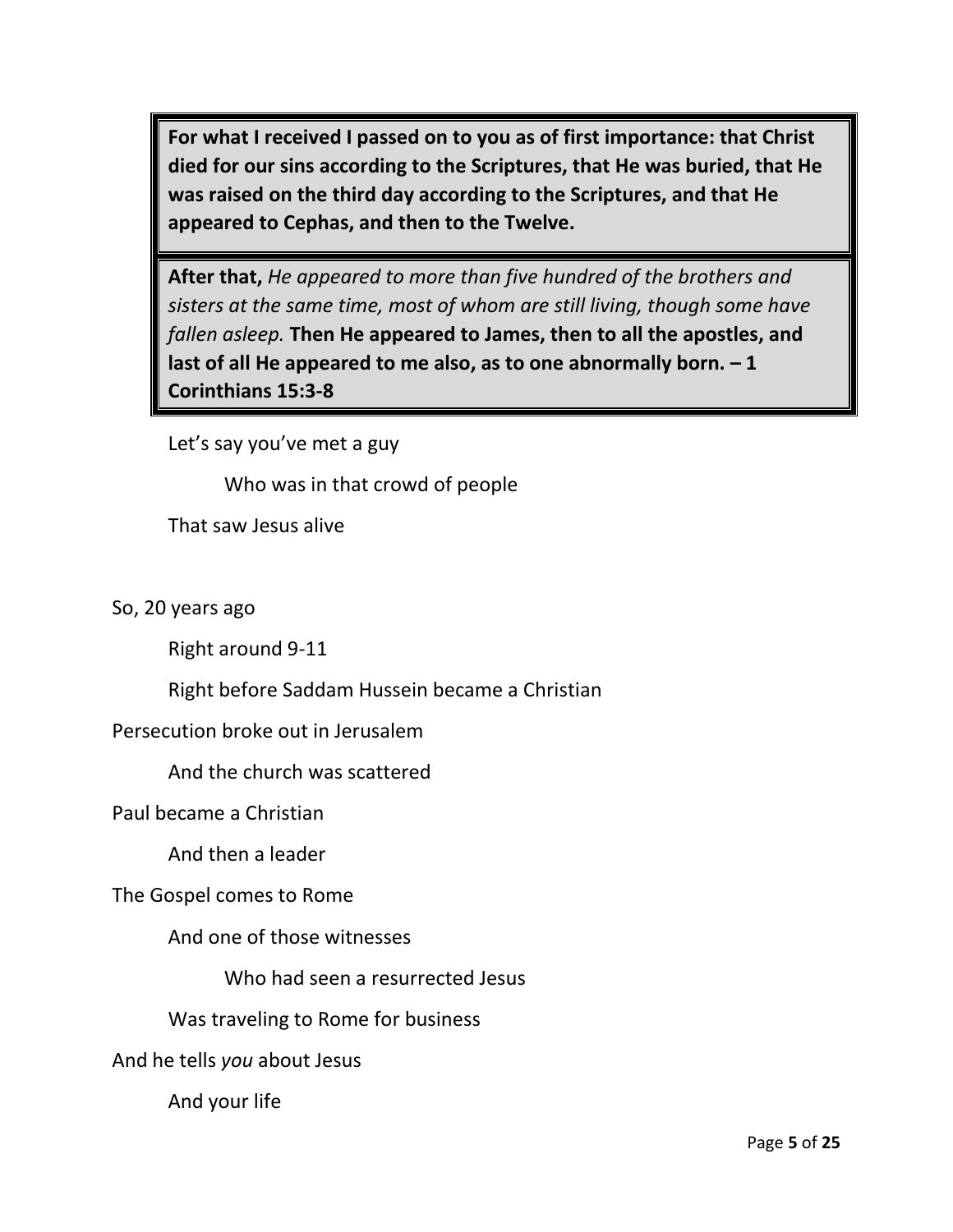These last years

## Has been completely changed

I mean, it's been tough

The Emperor Claudius got mad at Christians

And kicked all of you out

He took your businesses

Just confiscated them

#### He also took your houses

And you had to run to take your kids

And run out like refugees

### All of those images of people fleeing to Poland

To get away from Putin's army

That's Claudius

But now he's dead

And you're going home

To the only home you've ever known

And you're trying to start over

And you're working any odd jobs you can find

To feed your kids

And try to rebuild your life

But catch this: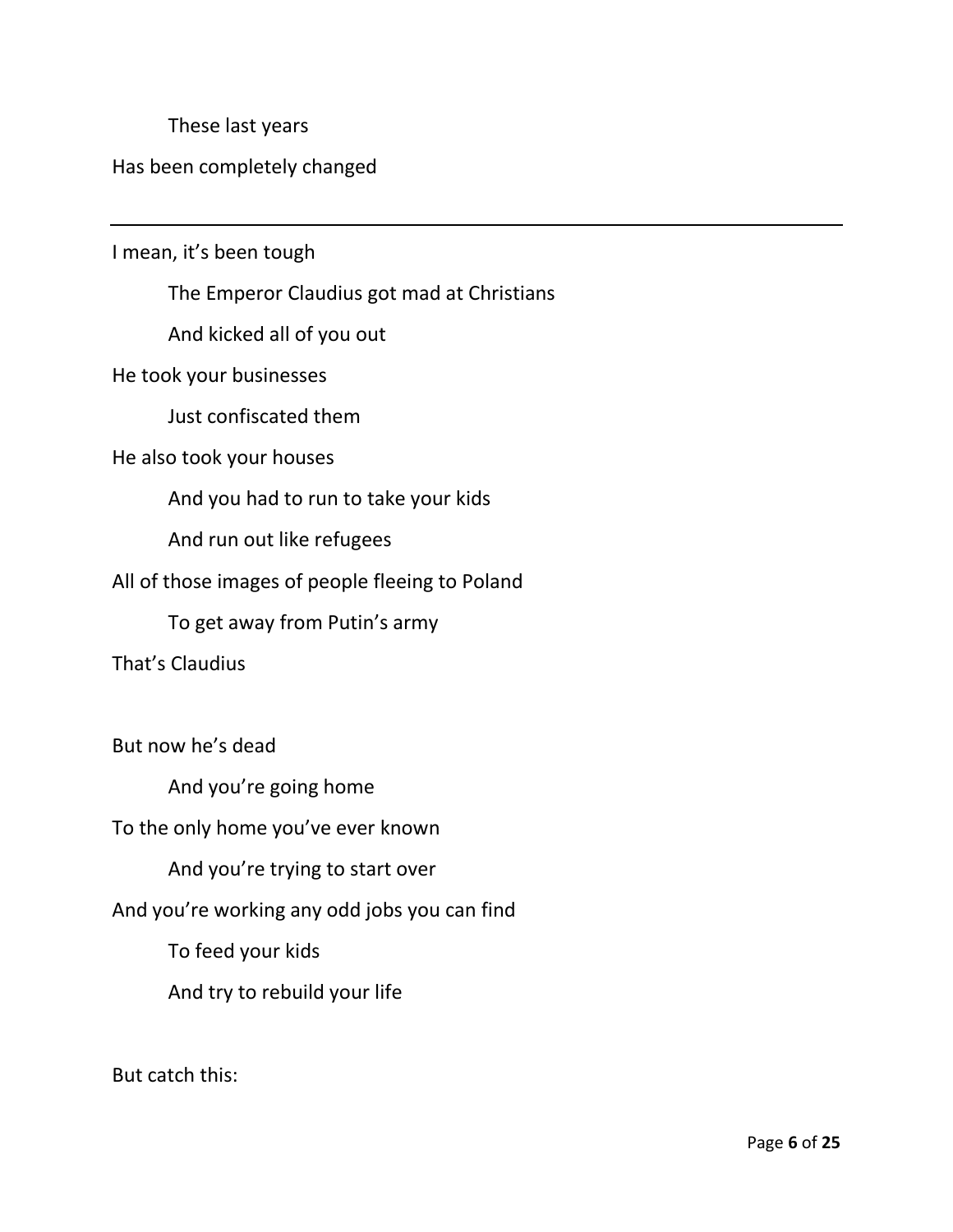When the church gets together

This is the weirdest thing

When the church gets together

They talk about the suffering

The persecution

The oppression by the government

They talk about it like a badge of honor

Not an inconvenience or offense

And now Paul

One of the leaders you really look up to

## **Is saying live humbly**

Don't bow up and demand your rights

Even as they're being taken from you

## **Choose to bless others**

Like Keith said

The ones you like

That's easy

And even the ones who are taking your stuff

Not because they deserve it

But in view of God's mercy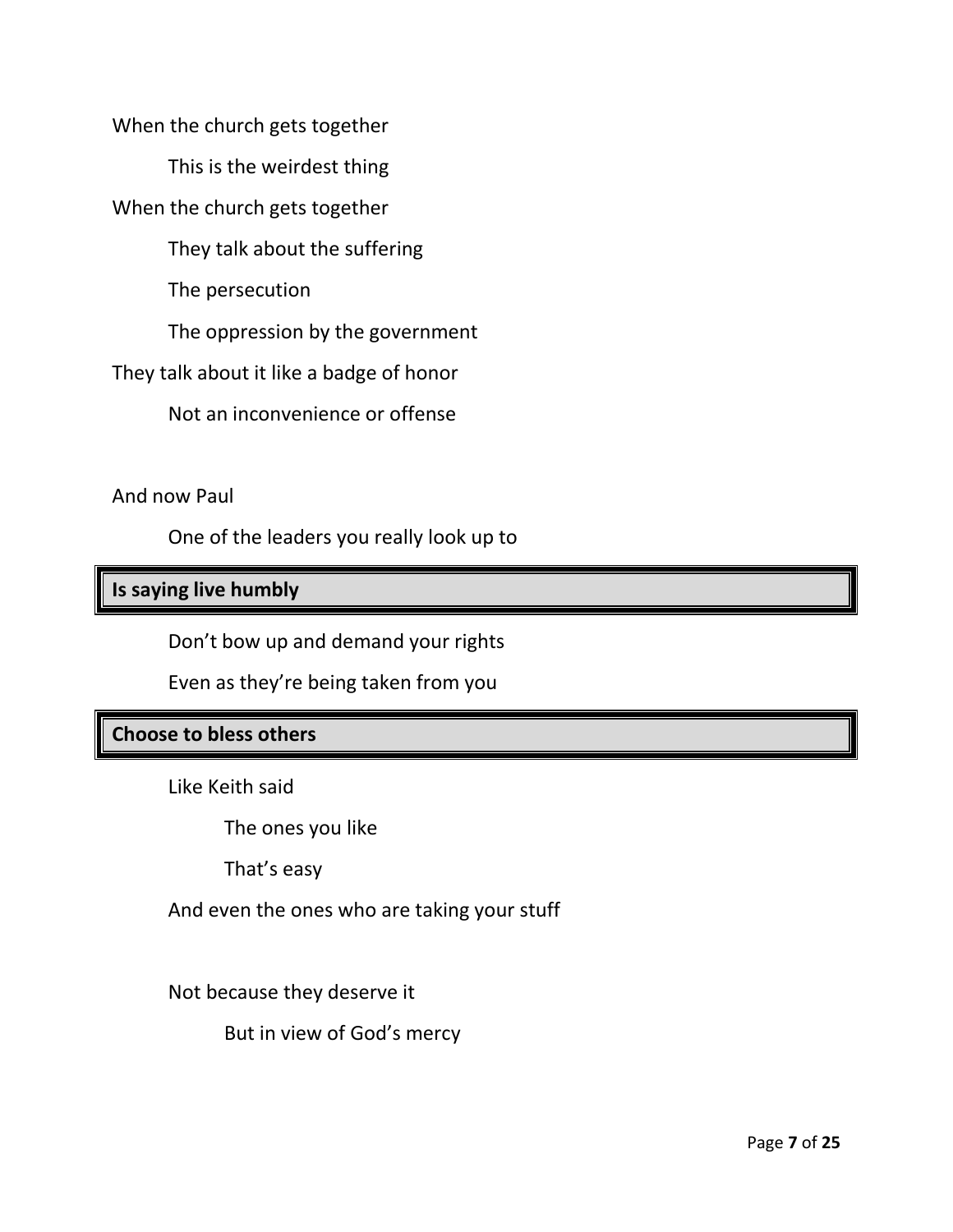## Because they took from Jesus too

He's even telling us

# **To submit to leaders**

Leaders like Claudius

Who kicked you out of the country

Because you were a Christian

Leaders like Nero

Who, they may not realize it yet

But who will be one of the evilest tyrants

The church has ever seen

One of the evilest tyrants

The world *will* ever see

By the way

Whether you like Trump

Or Biden

Or neither

None of the 45 presidents we've had

Have been as bad for the church

As those two

None of the 45 presidents we've had

Have had values – as misaligned from your values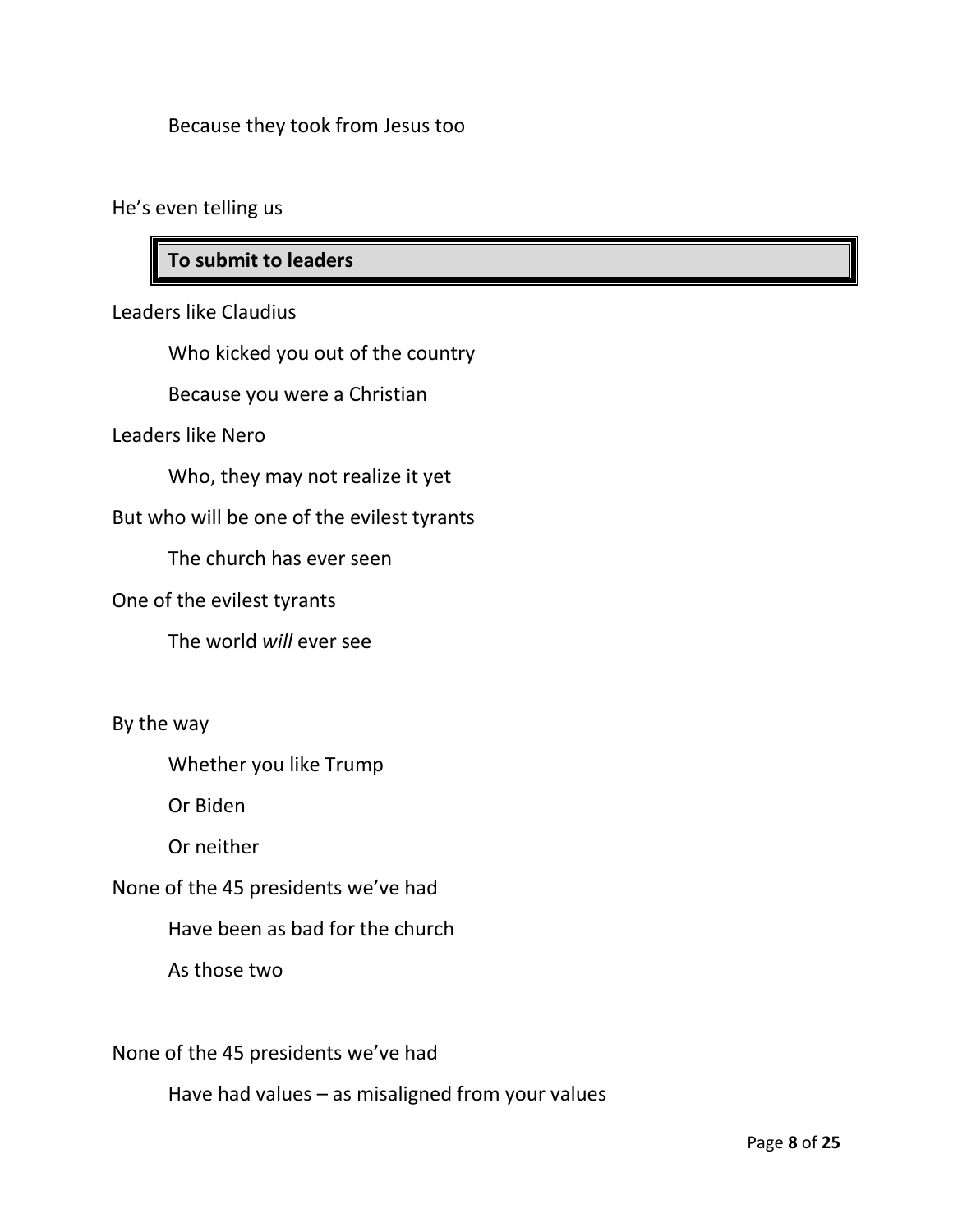As those two

And Paul is telling the church to submit

Not because they deserve it

But in view of God's mercy

So, Paul says,

**And do this,** *(live humbly, bless others, submit to leaders)* **understanding the present time: The hour has already come for you to wake up from your slumber, because our salvation is nearer now than when we first believed. The night is nearly over; the day is almost here. – Romans 13:11-12a**

This is 25 years into the history of the church

If it was true then  $-$  that the day is almost here

If it was true then - How much more true is it now

Nearly 2000 years later?

It's time for the church to wake up

Our salvation will not come from bowing up

So, humble yourself

Our salvation will not come from boycotts or Facebook or being rude

So, bless others

Our help and our hope will not come from the government

The church has been trying those solutions for 2000 years

And here we are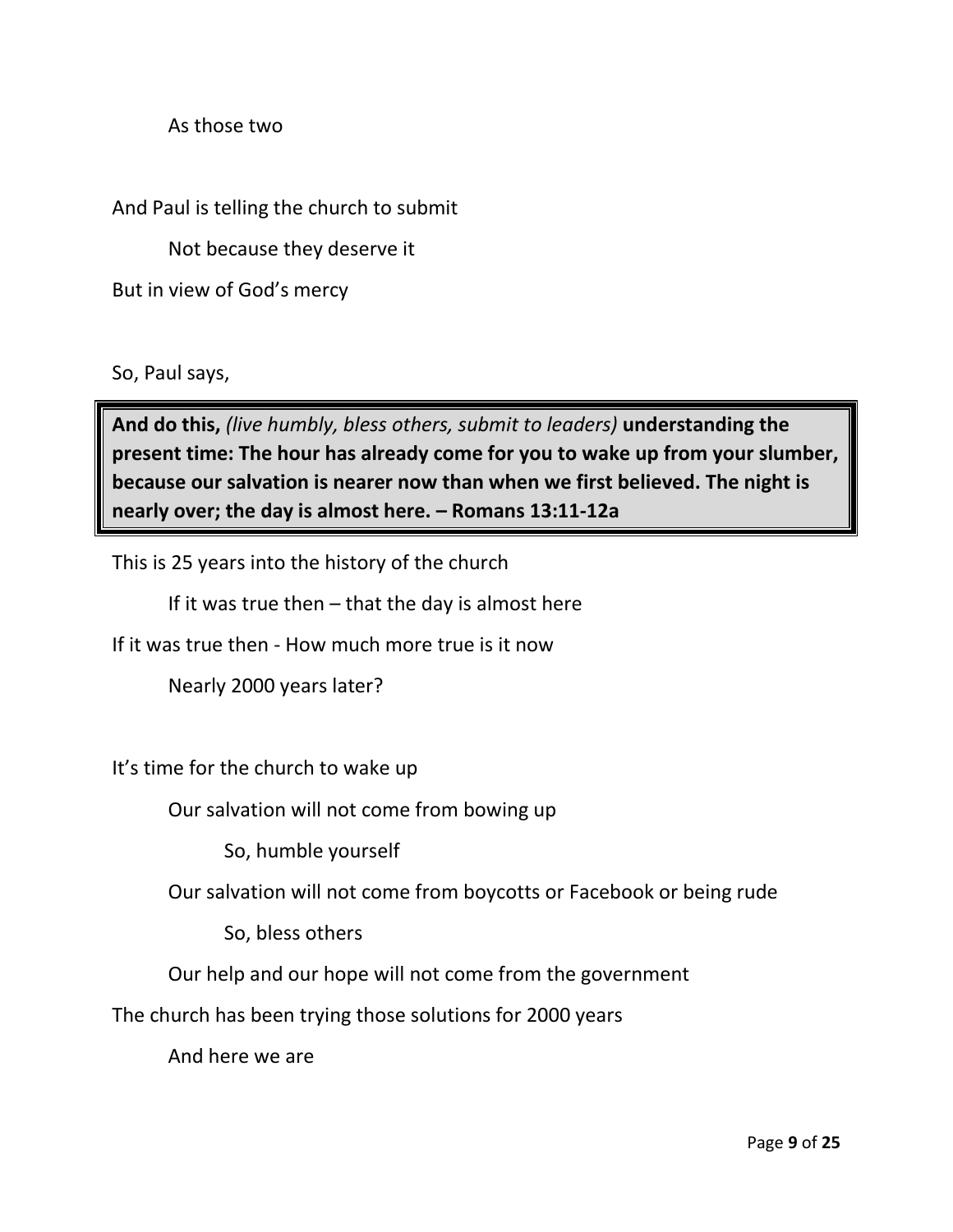It's time for us to wake up, because our salvation is nearer now than when we first believed.

So, if these things aren't the answer

What's the answer?

So how does he tell us to respond?

He says –

**So let us put aside the deeds of darkness and put on the armor of light. – Romans 13:12b**

There're two metaphors there

Do you see them?

First of all – light & darkness

We need to choose

Are we going to live

Like the world lives

Or are we going to offer our bodies

As living sacrifices

Holy & pleasing to God?

Live in the light

Or live in the darkness

The second metaphor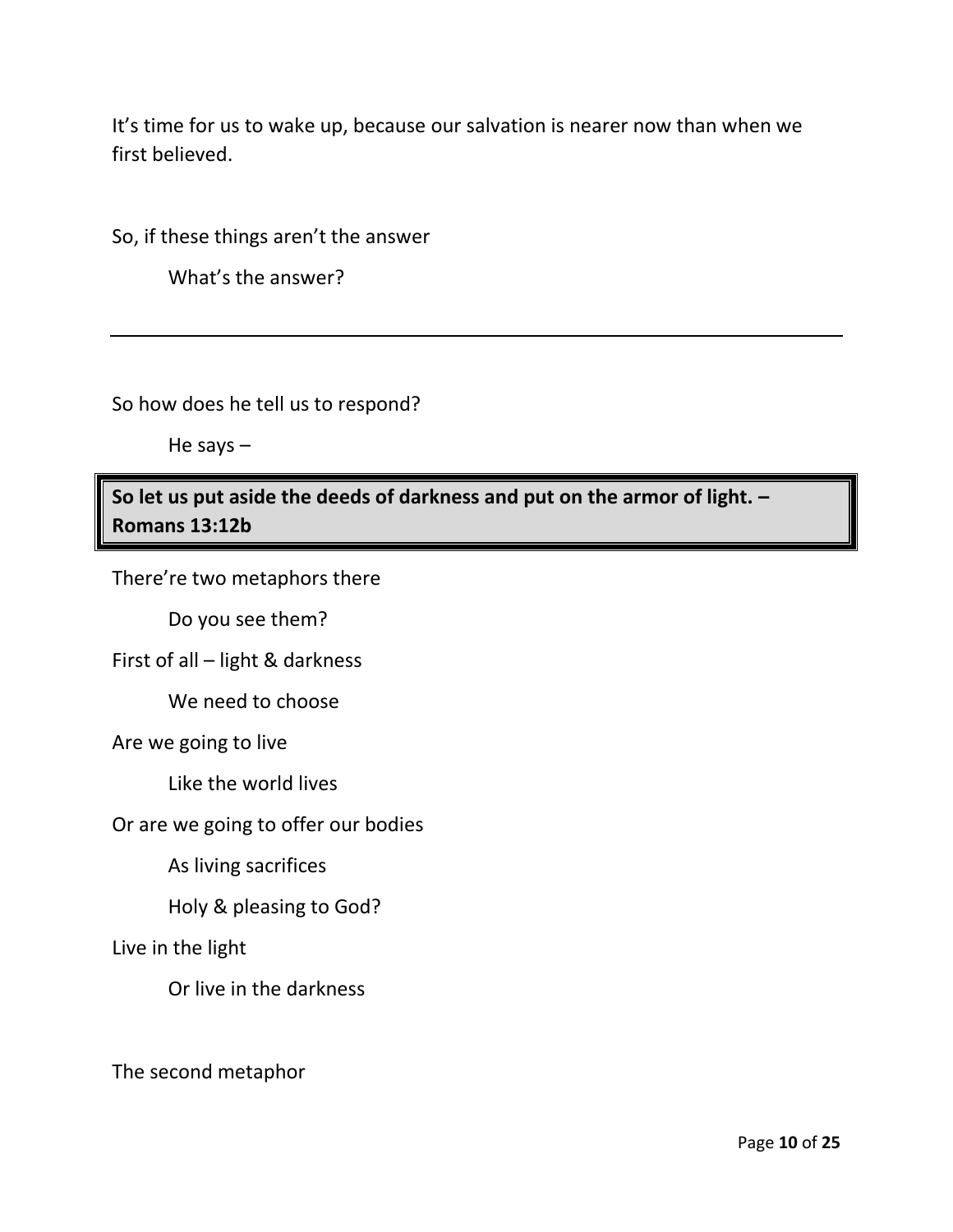Is armor

This is a battle

You know

It hit me the other day

We, in our culture, are dismissive

Of that kind of language

Not dismissive like disrespectful

But dismissive like it's hyperbole

So, we dismiss it

Let me explain

You hear people use battle metaphors all the time in sports

It's March madness

And you'll hear people talk about David & Goliath

You'll hear coaches say

We were in a tough fight tonight

We went to war in the paint

We battled for that rebound

But no one really expects anyone to die for the rebound

It's a game – not war

I mean, for Heaven sake

We have singing competitions on television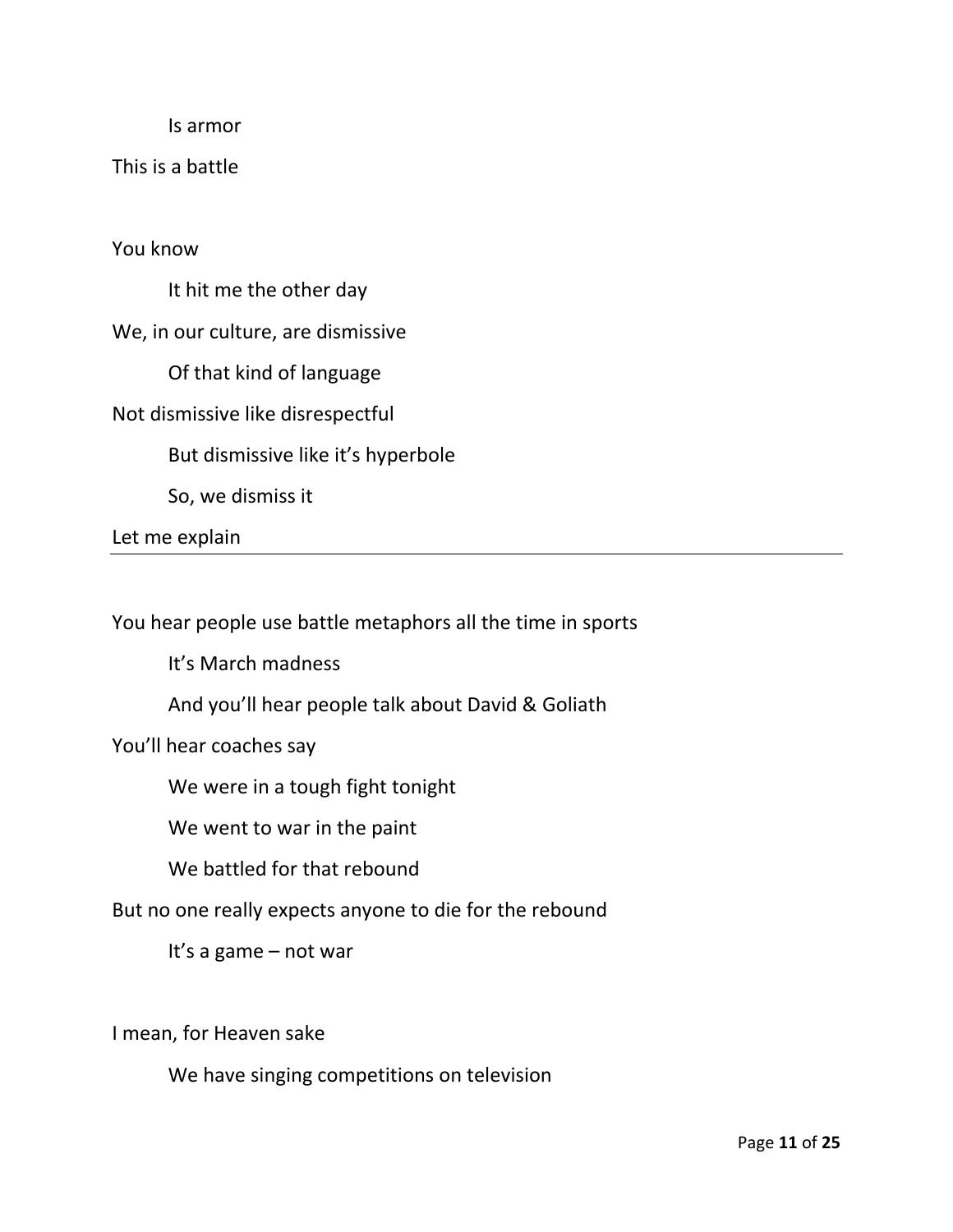Reality shows

That have "battle rounds"

I'm sorry

**But I ain't followin' none of those folks into battle {Pic}**

But look how Jesus describes the battle

That we *really are* in:

**John 10:10a - The thief comes only to steal and kill and destroy**

Describe

Just to make sure you don't think Jesus was using hyperbole

Look how He continues:

**The thief comes only to steal and kill and destroy; I have come that they may have life, and have it to the full. I am the good shepherd. The good shepherd lays down his life for the sheep. – John 10:10-11**

And a few months later

Jesus was beaten senselessly

Not metaphorically

Jesus took literal nails

In His literal hands

And literally shed His literal blood for us

Because the Good Shepherd

*Really did* lay down His life for us – the sheep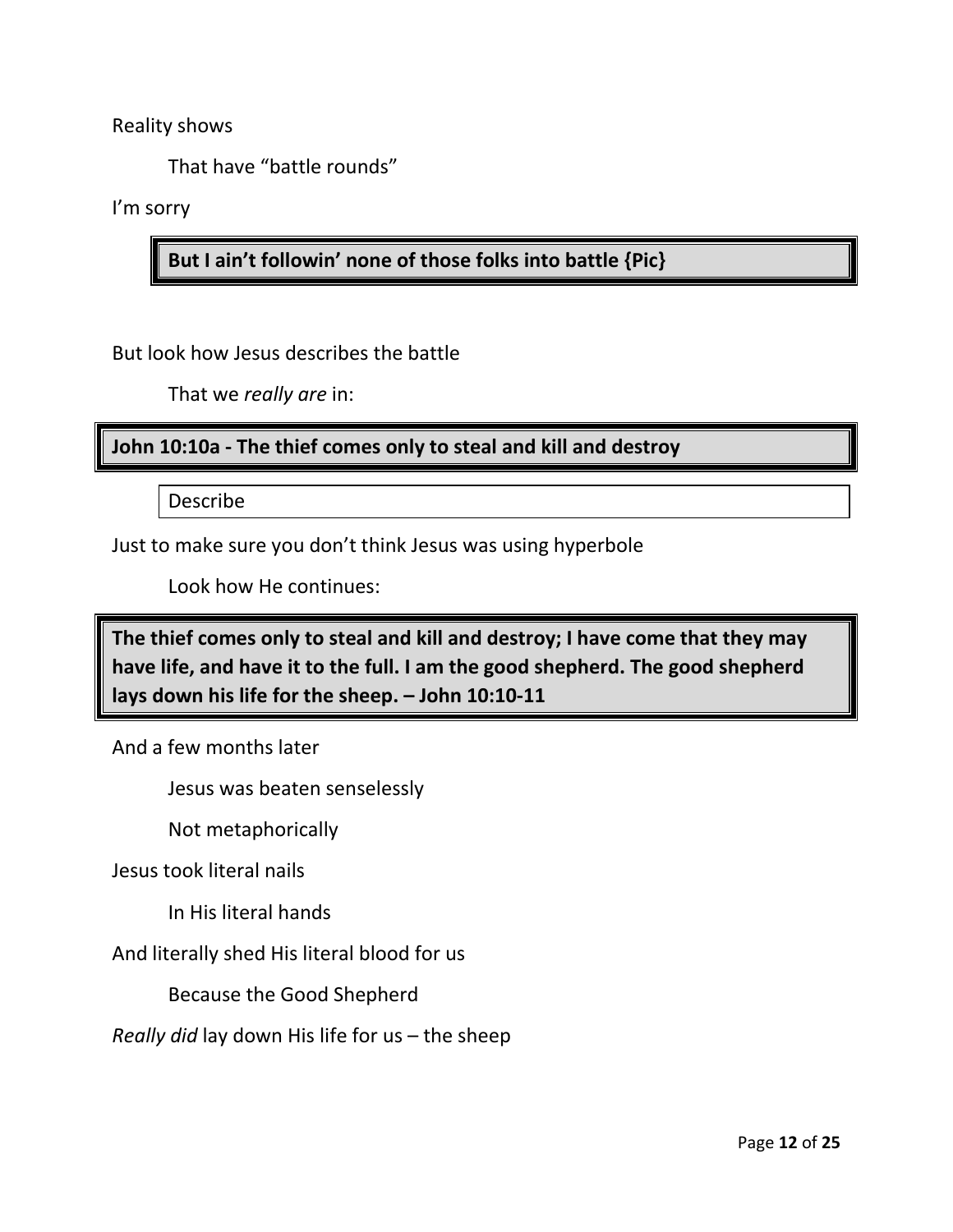Just two chapters earlier

He said this:

**John 8:40a, 44 - As it is, you are looking for a way to kill Me… You belong to your father, the devil, and you want to carry out your father's desires. He was a murderer from the beginning, not holding to the truth, for there is no truth in him. When he lies, he speaks his native language, for he is a liar and the father of lies.**

Is that metaphor?

Is that hyperbole?

But look at how Paul describes our life:

**Ephesians 6:12-13a - For our struggle is not against flesh and blood, but against the rulers, against the authorities, against the powers of this dark world and against the spiritual forces of evil in the Heavenly realms. Therefore put on the full armor of God**

While this is an accurate translation

I think it would more accurately be read

Like this

We do have a struggle

But we get confused about who it's against

We think it's against the government

Or on Facebook

Or with Hollywood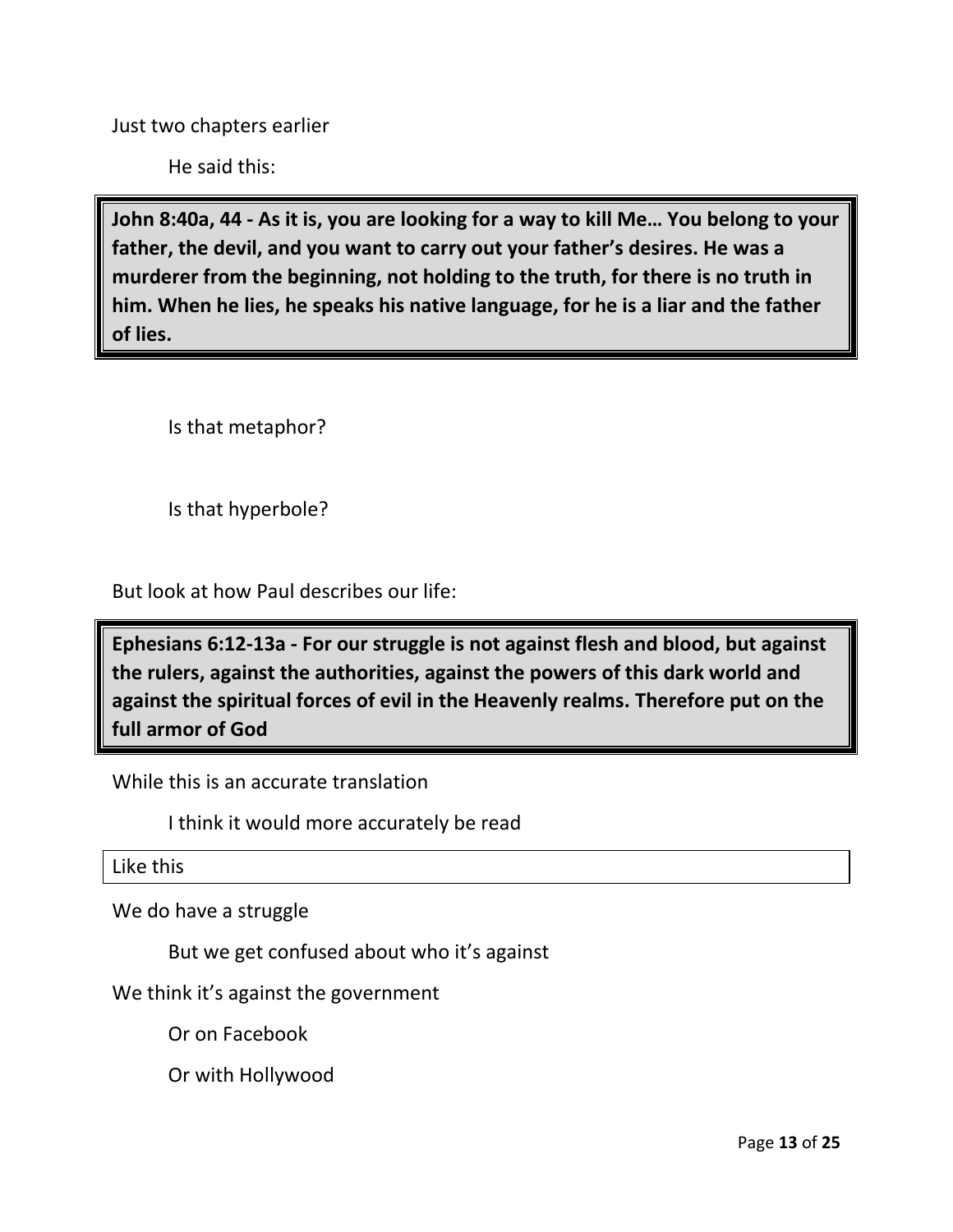**Romans 13:11b-12 - The hour has already come for you to wake up from your slumber, because our salvation is nearer now than when we first believed. The night is nearly over; the day is almost here. So let us put aside the deeds of darkness and put on the armor of light**

How do you do that?

A couple of quick commands:

**Let us behave decently, as in the daytime, not in carousing and drunkenness – Romans 13:13a**

The Bible never says its wrong to drink

Jesus' first miracle turned water to wine

Paul told Timothy to drink a little wine for his stomach

The Bible never says it's wrong to drink

But the Bible consistently says it's wrong to get drunk

Ever

So, if you struggle with alcohol

This is not judgment

Just get it together

It's time to wake up

If you need help

Get help

Let us help

We're here to help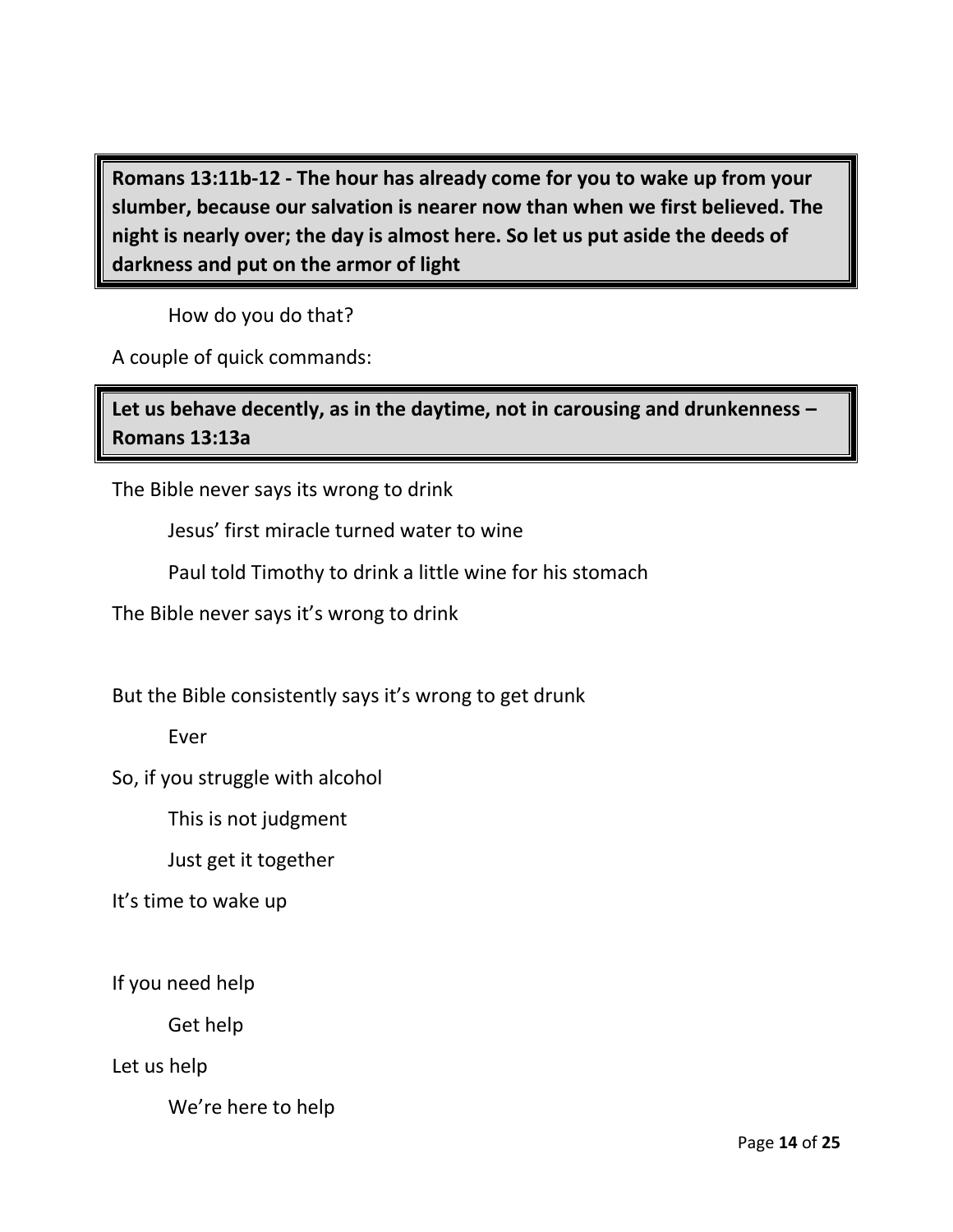# **Let us behave decently, as in the daytime,** not in carousing and drunkenness, **not in sexual immorality and debauchery – Romans 13:13**

The Word of God says that

Sex is reserved for one man

And one woman

Inside the covenant of marriage

#### If you're engaging in sex outside of those boundaries

It's time to stop

It's time to wake up

Closer to home – far too many of us

Are viewing sexual things that we have no business viewing

Pornography on the internet

Content on streaming services

We think it's fine

Because it's on Netflix or Hulu

Not pornography

But its content that our grandparents

*Would have called* pornography

Just a few years ago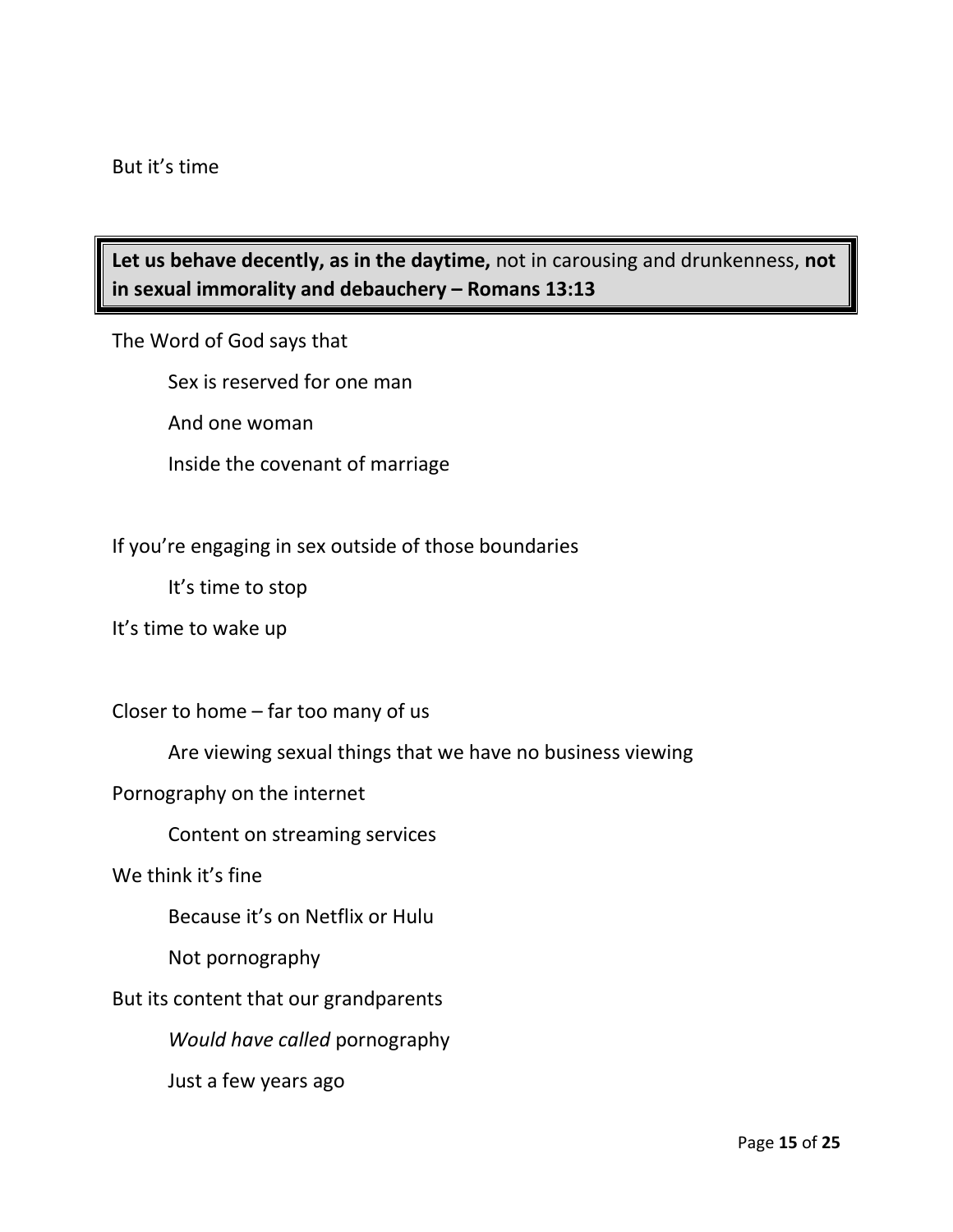It's time to stop

It's time to wake up

**Let us behave decently, as in the daytime,** not in carousing and drunkenness, not in sexual immorality and debauchery, **not in dissension and jealousy. – Romans 13:13**

It's time for Christians

To stop the fighting and the pettiness

Look at this verse:

**If you bite and devour each other, watch out or you will be destroyed by each other. – Galatians 5:15**

Marriages

Social media

Political nonsense

It's time to stop

It's time to wake up

We're in a battle

But we're fighting each other

It's time to wake up

**Rather, clothe yourselves with the Lord Jesus Christ, and do not think about how to gratify the desires of the flesh. – Romans 13:14**

Rather

Instead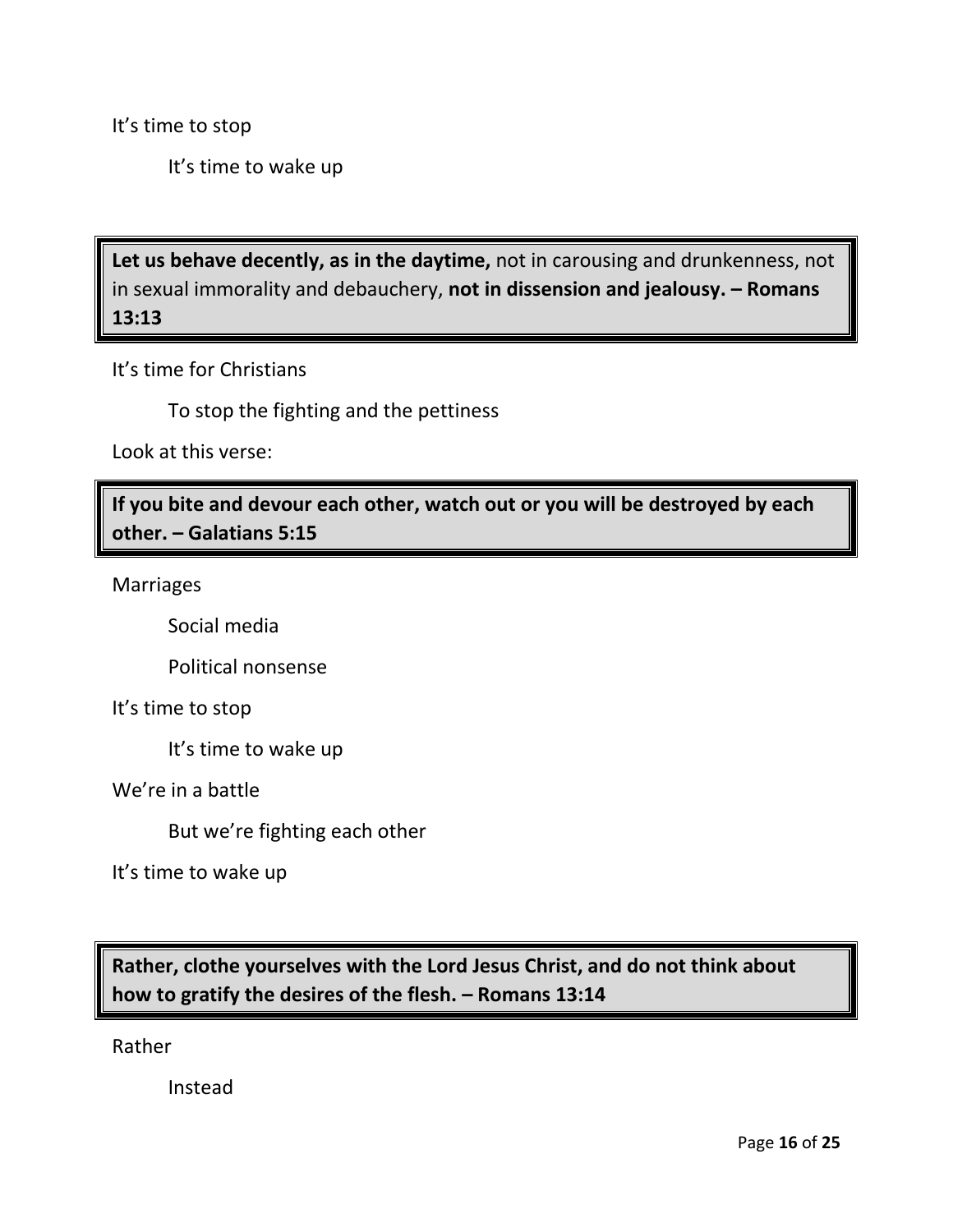Clothe yourselves with the Lord Jesus Christ

## Do things

His way

The Bible says that He was tempted by all of this

**Tempted in every way just as we are** {Show Hebrews 4:15-16}

Hebrews 4 says

But He did not sin

So that means that Jesus overcame the temptations we face:

Jesus overcame the temptation of alcohol

He overcame the temptation of sex

And the temptation of dissension and jealousy

He faced all of it

He empathizes with us when *we* face it

But He overcame

So, talk to Him and ask Him how He did it

**Rather, clothe yourselves with the Lord Jesus Christ, and do not think about how to gratify the desires of the flesh. – Romans 13:14**

So, I'm going to grad school

And last semester, I had a class on historical theology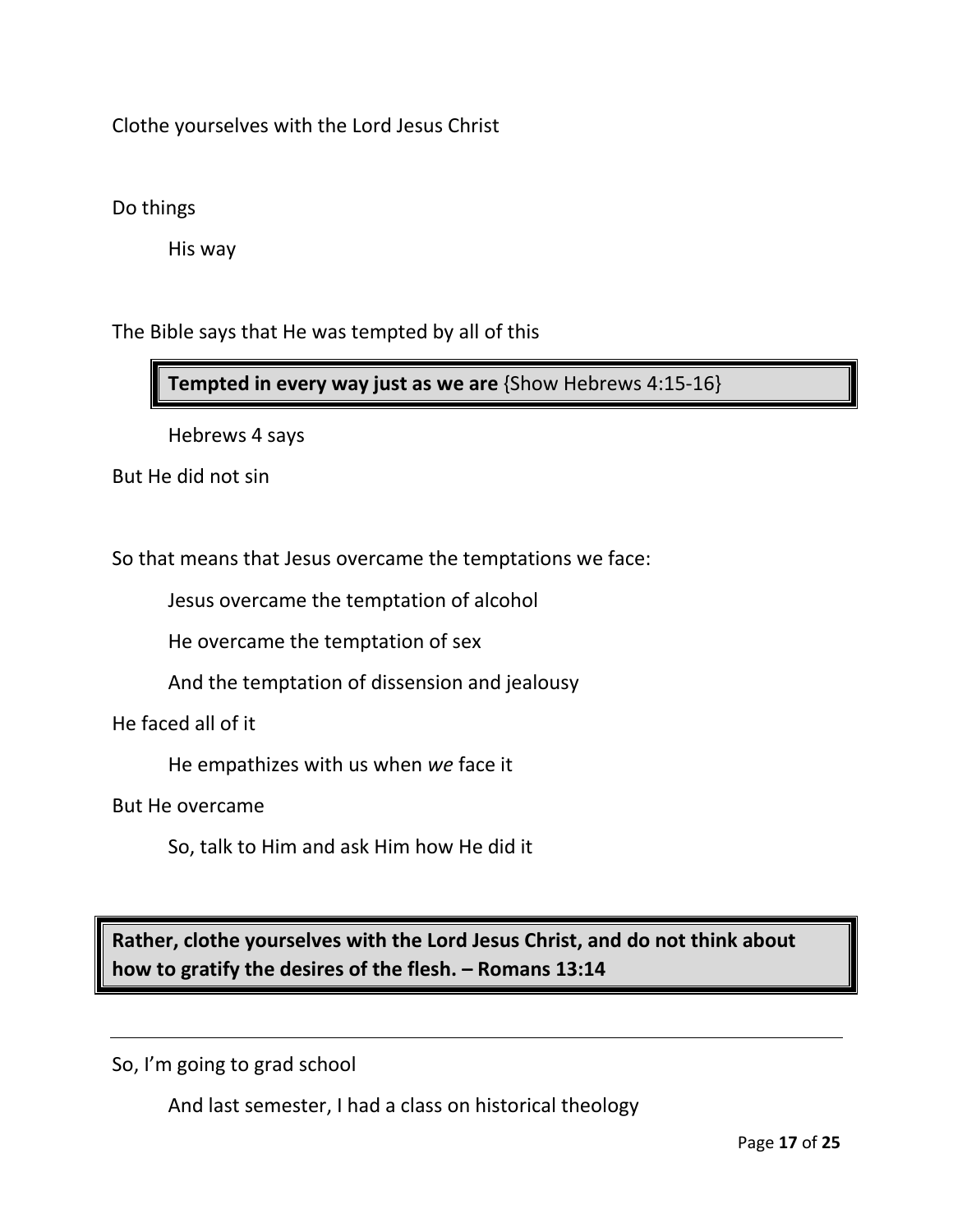#### Jokes on me

I always said I didn't want to go to seminary

Because I didn't care what a  $4<sup>th</sup>$  century monk thought

#### So last semester

I took a class about what  $4<sup>th</sup>$  century monks thought

#### But I was shocked

We covered from the time of Jesus till now in one semester

### And I was shocked

At how much violence the church endured

## We read about that in the book of Acts

That covers the first 30 or 35 years of church history

But it doesn't let up

### To give us perspective

Emperor Constantine decriminalized Christianity

283 years after Jesus' crucifixion

### Let's compare that to American history

If Christianity became illegal

And we began to get persecuted in 1776

We would still be facing violence today

In fact, we would still have 37 more years of violence ahead of us

Until Christianity became legal in 2059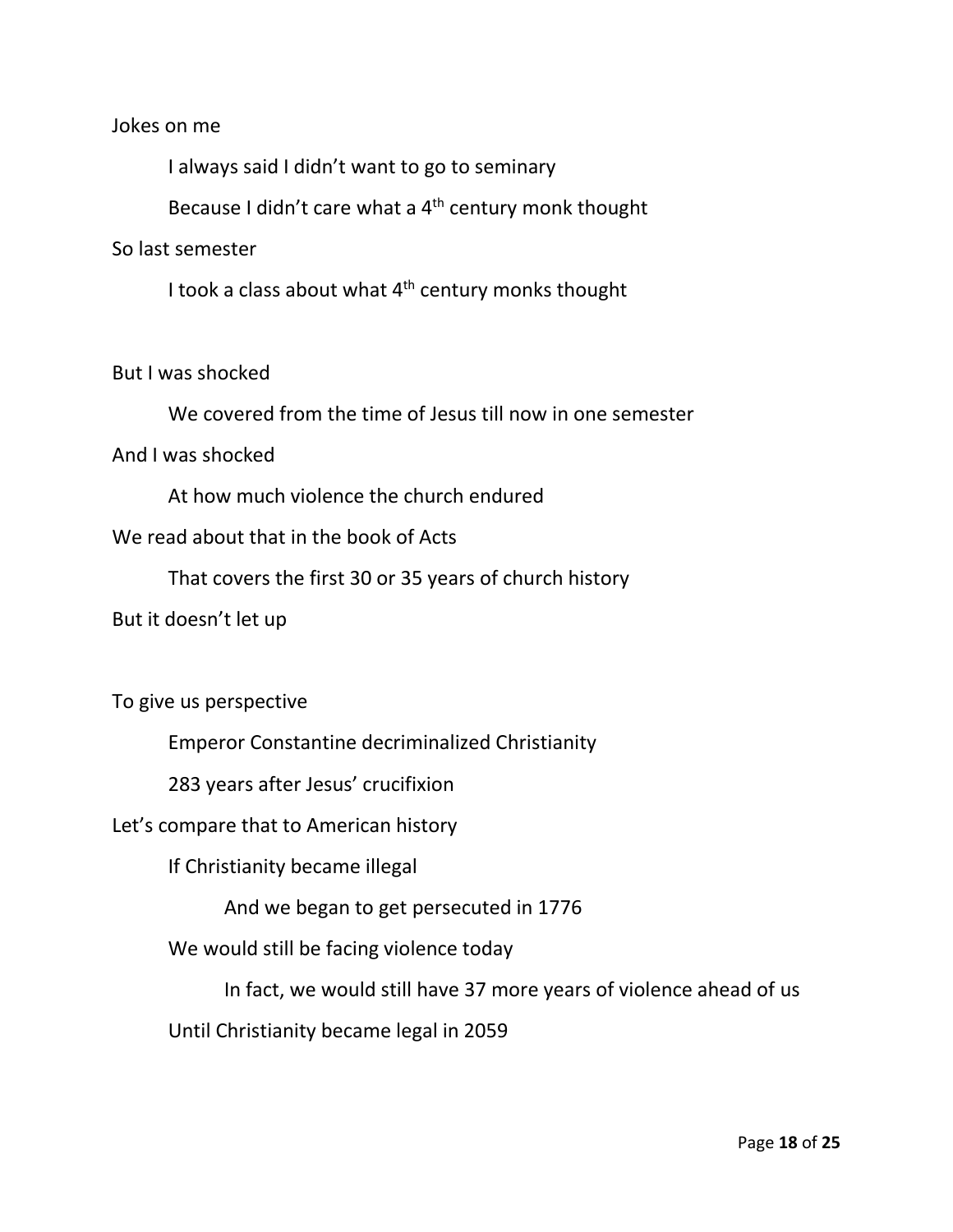### But that didn't finish it

There was violence against Christians through the middle ages

Violence against Christians through the Reformation We're living in America in one of the only times

Where you don't face violence for being a Christian Much of the rest of the world is facing violence today

So, it got me thinking

Because I don't want to get to Heaven

And talk to people who literally had their head chopped off for the Gospel

Or who literally were thrown to lions

Or covered in pitch and set on fire

To ask me what price I paid for the Gospel

And me to say, well… the church kind of got grumpy about masks in 2020

Some thought we should require more

Some thought we should require less

I mean, you have no idea how hard that was

"Yeah," they'll say… "I can't imagine"

So, it got me thinking

**What all lead to the violent opposition**

That the early church faced?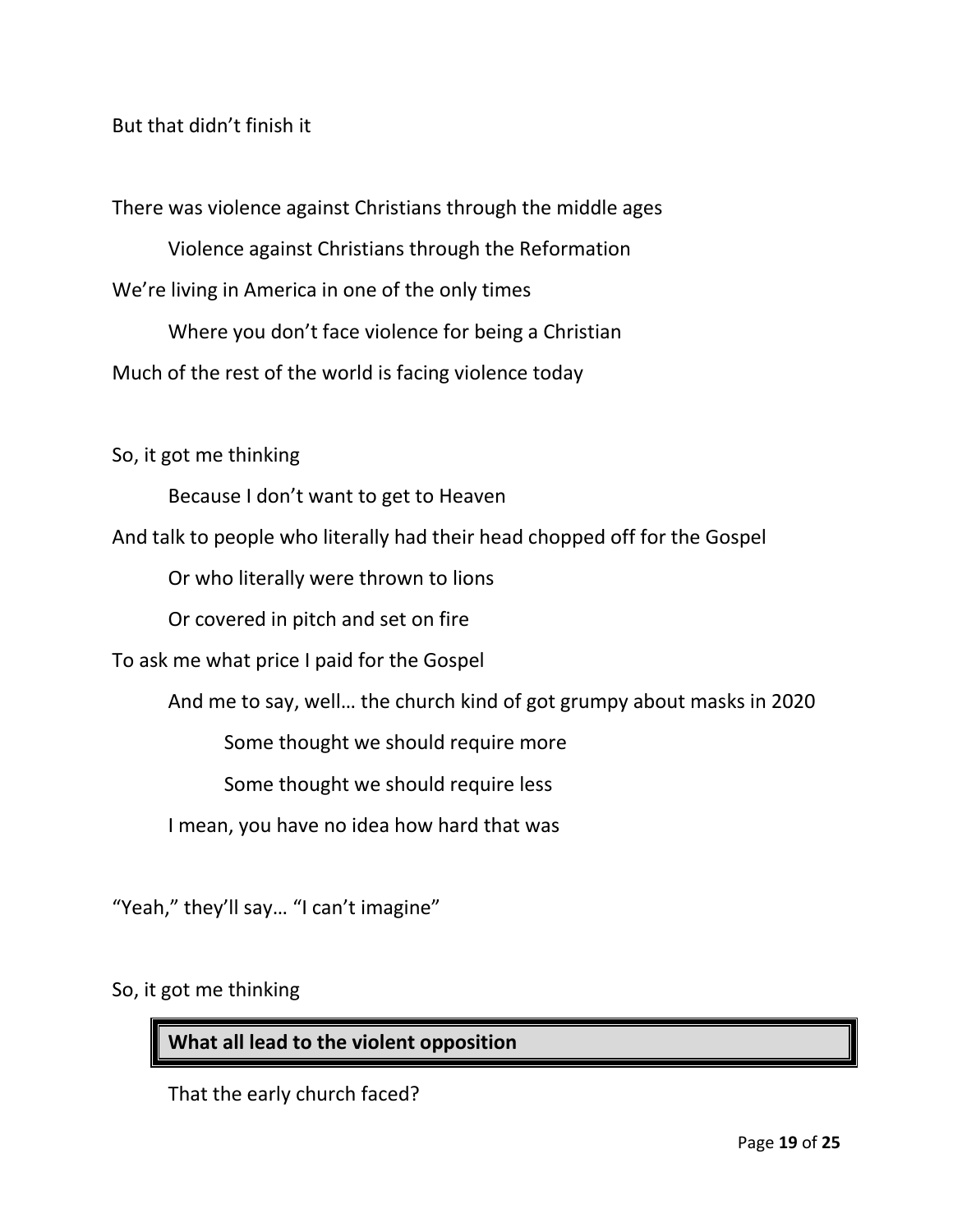## **I think there were three items:**

First – there was a spiritual enemy

We read a moment ago about

Satan coming to kill, steal, and destroy

We read about him being a murderer

Revelation 12 says:

**The accuser of our brothers and sisters, who accuses them before our God day and night, has been hurled down... Woe to the earth and the sea, because the devil has gone down to you! He is filled with fury, because he knows that his time is short. – Revelation 12:10b, 12b**

Satan, the accuser, is full of rage

And Heaven – observing this

Says, woe to you

Cause he's ticked off

He's comin'

And he's not happy

**There's a spiritual enemy** {Show "Rev. 12"}

There's also a sinful nature

People are willing to be lead to violence

They're willing to be used against the church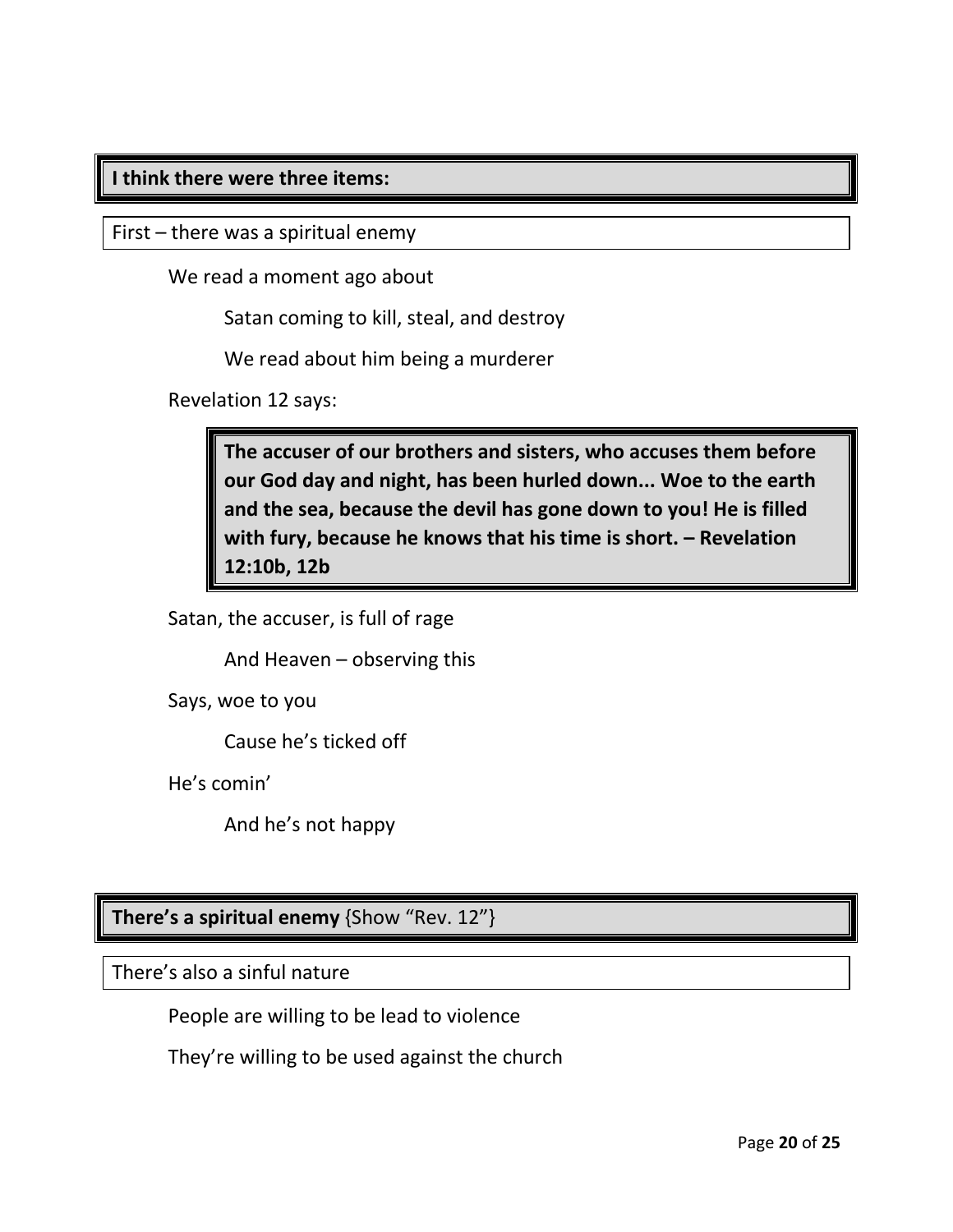## **People inside the church**

Pharisees, the Sanhedrin, the religious leaders

#### **People outside the church**

The Romans

Herod, Pilate, others

There's a spiritual enemy

There's a sinful nature

There's also a special focus

**Jerusalem in the 1st Century**

Was hugely consequential

## **Rome during that time**

Was hugely consequential

So, if you're Satan

And you can't have your forces

Everywhere

At every time

Which he can't

If you've got to pick & choose

You're going to focus on Jerusalem

You're going to focus on Rome

During the first years after Jesus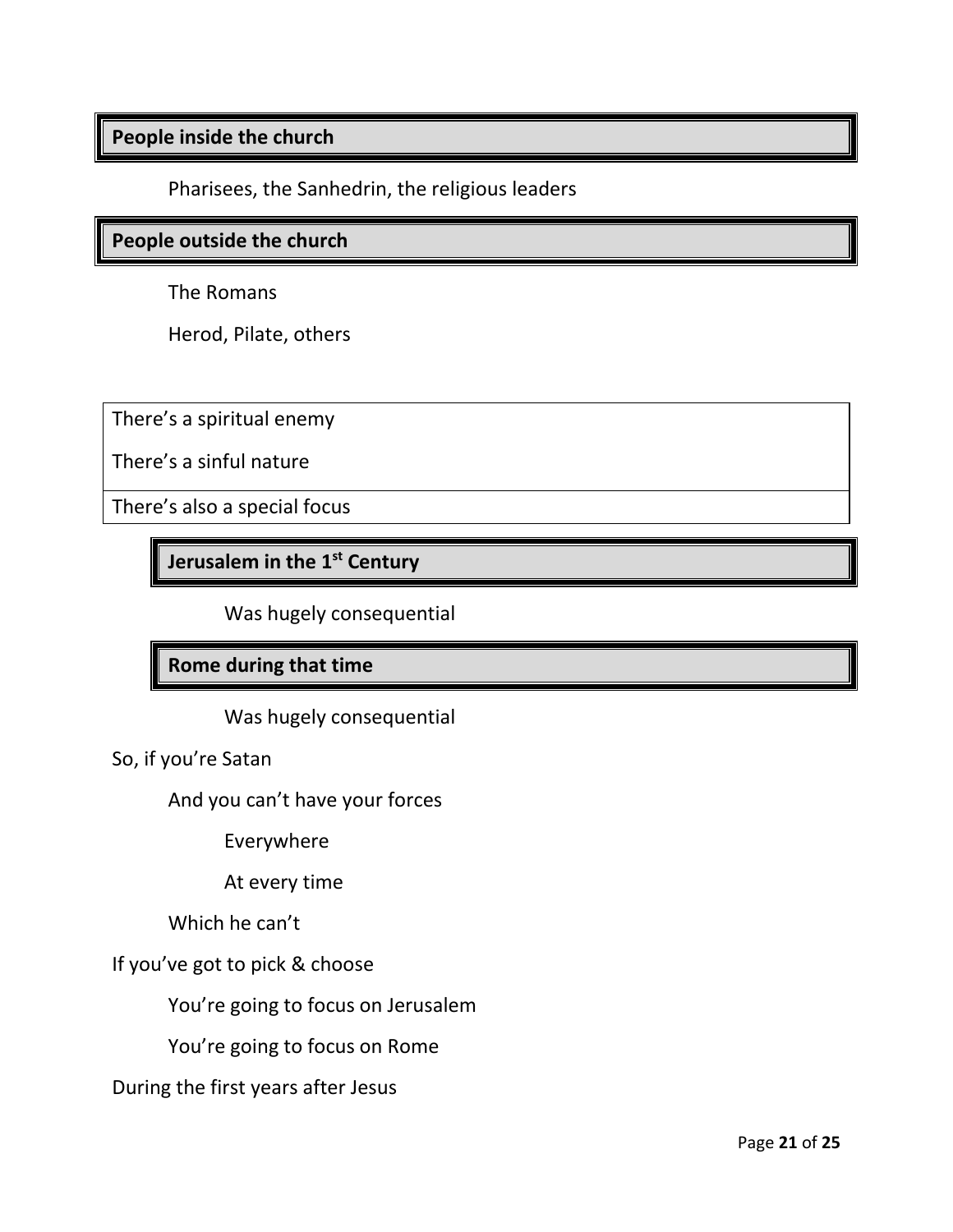## Right?

All of that leads to violent opposition for the people of God

| Spiritual enemy      |  |
|----------------------|--|
| Sinful nature        |  |
| <b>Special focus</b> |  |

But let me ask you a question

And if you'll let it

This question will be a game changer for your life

It'll change the way you pray

It'll change the way you see

It'll change the way you "wake up"

The question:

**What's changed?**

Do we still have a spiritual enemy?

Is his time any longer than it was 2000 years ago?

If he was filled with fury and rage 2000 years ago

Do you think he's in a better mood now?

I think it anything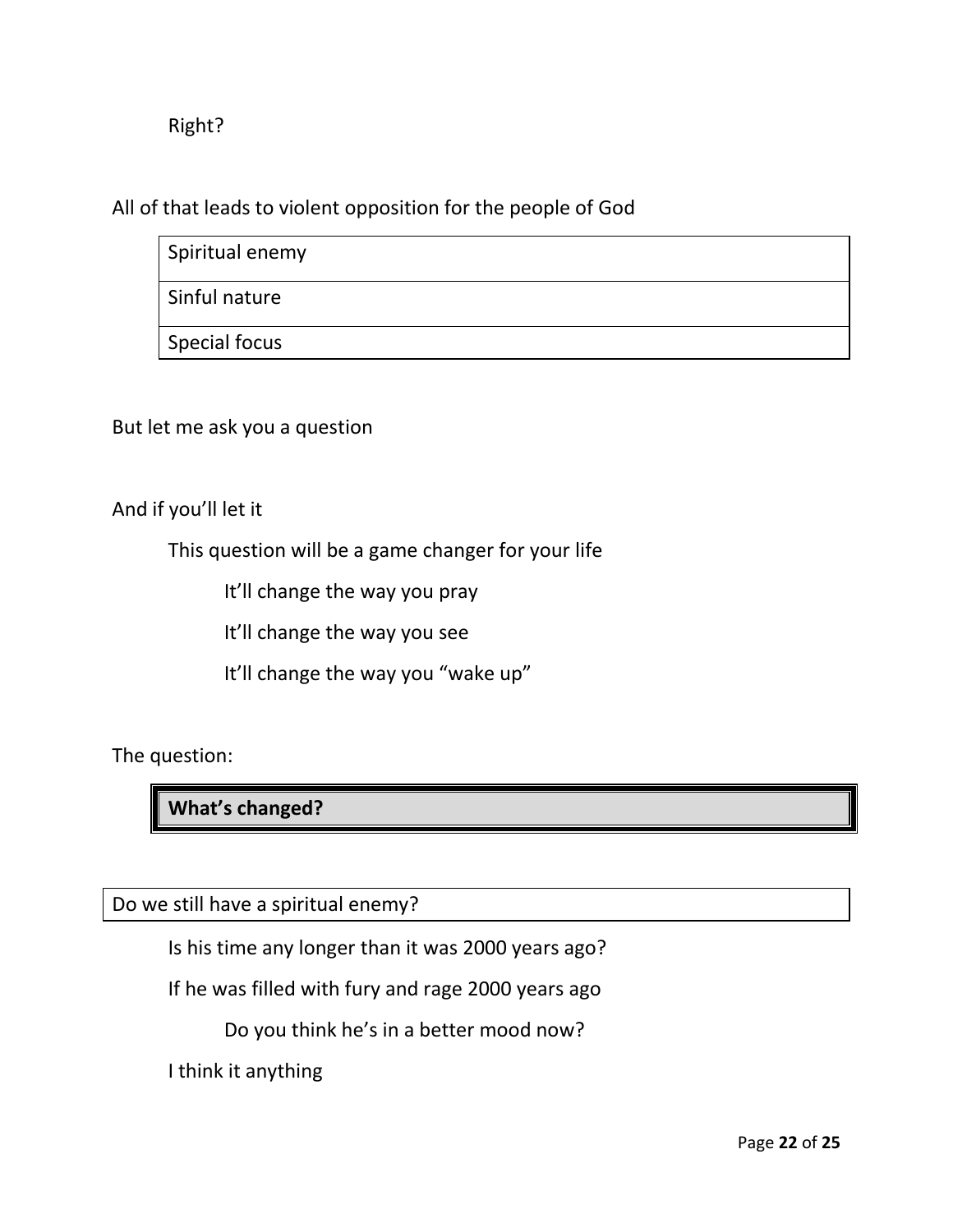**He's more of a factor today**

Because his time is growing even shorter

What about sinful nature?

Do we still have that?

Is it still inside the church?

Outside the church?

**Pretty much**

What about special focus?

You know, you read in the Gospels

About Jesus casting out demons

Everywhere He goes

You read about missionaries in Africa and other parts of the world

Dealing with witch doctors

And possessed people all the time

But we don't see it here

And yet

America is the center of the political world

America is the center of technology

The center economically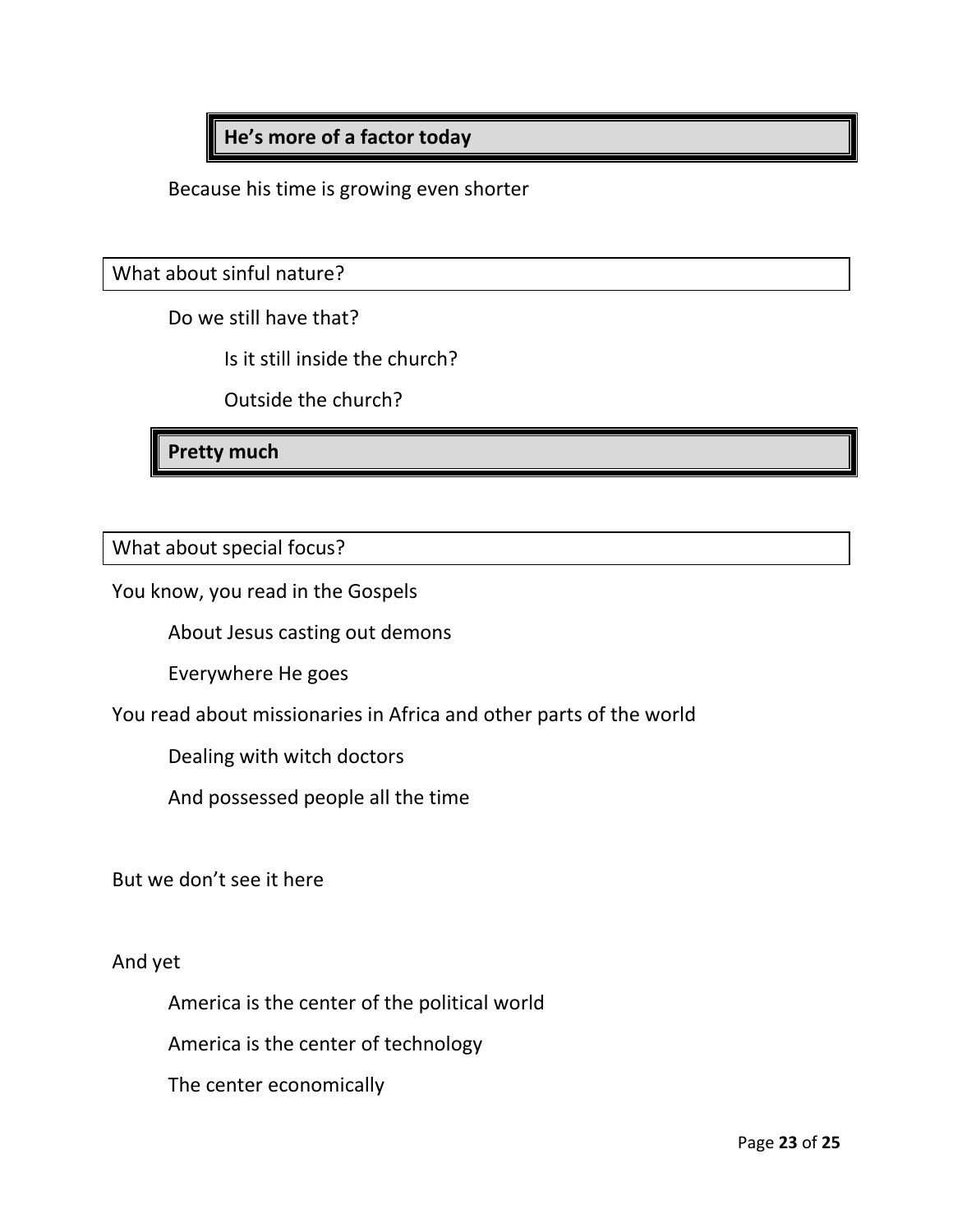The center militarily

The center educationally

Throughout history

Outside of maybe Jerusalem & Rome in the first century

Has there ever been a time and place

That deserves more focus

**Than America today?**

# **Do you think our furious enemy is unaware?**

We don't have violent opposition

He knows that would lead to revival

It would lead to us waking up

So, we don't have the witch doctors and the seances and the voodoo

But how many of us struggle with addiction

How many in America can't get off pain medicine

Or alcohol

Or porn

How many struggle with debilitating anxiety

Or depression

Or suicidal ideations

How many marriages

Are riddled with affairs

Or discontent